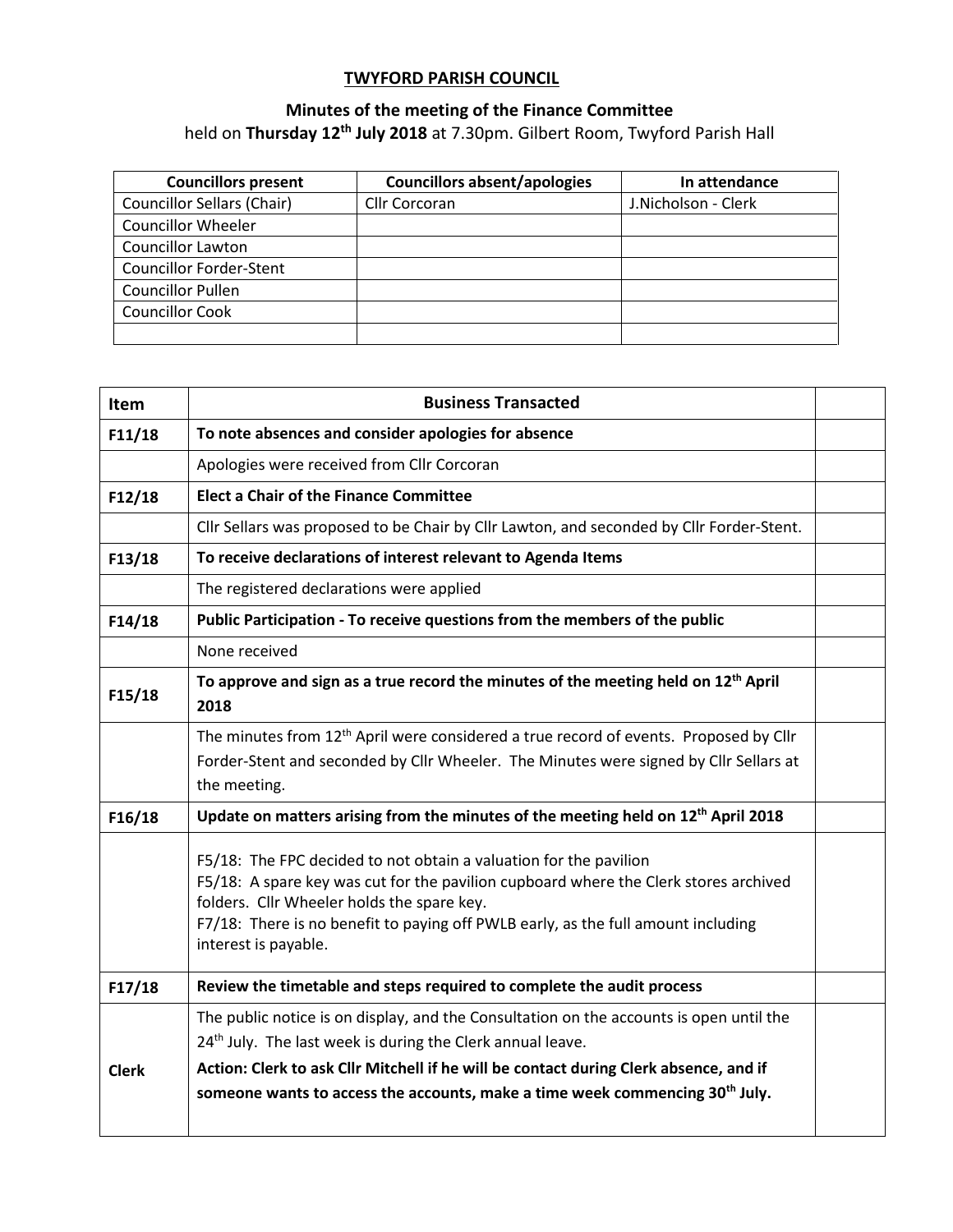| F18/18       | <b>Review Q1 financials and VAT return</b>                                                                                                                                                                                                                            |  |  |  |  |  |
|--------------|-----------------------------------------------------------------------------------------------------------------------------------------------------------------------------------------------------------------------------------------------------------------------|--|--|--|--|--|
|              | The Q1 financials were presented by Cllr Sellars, and reviewed line by line.                                                                                                                                                                                          |  |  |  |  |  |
|              | Action: Clerk check the SLR is working adequately                                                                                                                                                                                                                     |  |  |  |  |  |
| <b>Clerk</b> | Action: Clerk to do a full budget update on BM and The Meads and present to FPC                                                                                                                                                                                       |  |  |  |  |  |
|              | 19 <sup>th</sup> July<br>Action: Clerk to proceed with VAT return                                                                                                                                                                                                     |  |  |  |  |  |
|              |                                                                                                                                                                                                                                                                       |  |  |  |  |  |
| F19/18       | Specify the plan of expenditure of the reserves, including amounts, project details<br>and dates.                                                                                                                                                                     |  |  |  |  |  |
|              | The reserves were reviewed and the timelines were added to the year end accounts.                                                                                                                                                                                     |  |  |  |  |  |
|              | Allocated Reserves 2018/2019                                                                                                                                                                                                                                          |  |  |  |  |  |
|              | 5,000 To be spent 2018 on BM project<br>HCC grant for water meadows<br>3,250 to be spent 2018 on BM project<br>Water Meadows unspent project allocation from P                                                                                                        |  |  |  |  |  |
|              | 10,000 plan to be spent 2018 / 2019 - 5 year open space strategy currently being created<br>Play equipment carried over from 2016/2017<br>Play equipment 2017/2018 unspent<br>9,500 plan to be spent 2018 / 2019 - 5 year open space strategy currently being created |  |  |  |  |  |
|              | 1,600 need to be held just in case election required - no end date<br>Election costs (FPC Minute 205/18)                                                                                                                                                              |  |  |  |  |  |
|              | Section 137 approved in 2017/2018, not yet paid<br>500 spent in 2018<br>Social Club car park                                                                                                                                                                          |  |  |  |  |  |
|              | Appeal for a Peal<br>1,000 to be paid into appeal account 2018                                                                                                                                                                                                        |  |  |  |  |  |
|              | 3,400 allocated to pre-school and tennis club to be spent 2018<br>March 2018 apps<br><b>Citizens advice</b><br>300 spent June 2018                                                                                                                                    |  |  |  |  |  |
|              | Contributions towards 2018/2019 budget<br>12,900 to be spent 2018 / 2019 financial year<br><b>Sub Total</b><br>47,450                                                                                                                                                 |  |  |  |  |  |
|              |                                                                                                                                                                                                                                                                       |  |  |  |  |  |
|              | 56,569 £36k to be planned for in 5year plan being created 2018<br>Cash balance as at 31.03.2018<br>(of which £20k emergency reserves)                                                                                                                                 |  |  |  |  |  |
|              |                                                                                                                                                                                                                                                                       |  |  |  |  |  |
|              | Explore creating strategic approach to expenditure, and identify steps and timetable                                                                                                                                                                                  |  |  |  |  |  |
| F19.1/18     | to enable the creation of a 5 year plan.                                                                                                                                                                                                                              |  |  |  |  |  |
|              | The need for a 5 year plan was acknowledged, expenditure will be required for TNP                                                                                                                                                                                     |  |  |  |  |  |
|              |                                                                                                                                                                                                                                                                       |  |  |  |  |  |
|              | projects, bells at the St Mary's Church, play equipment. The plan will commence with                                                                                                                                                                                  |  |  |  |  |  |
|              | an open space strategy.                                                                                                                                                                                                                                               |  |  |  |  |  |
|              | Action: obtain support from the FPC on 19 <sup>th</sup> July for an open space workshop                                                                                                                                                                               |  |  |  |  |  |
| F20/18       | Review the S137 from the Parish Hall Trustees, and consider the options to provide                                                                                                                                                                                    |  |  |  |  |  |
|              | funding, and make a recommendation to the FPC.                                                                                                                                                                                                                        |  |  |  |  |  |
|              | An application for funding was received from the Parish Hall Trustees for £3,333 (exc                                                                                                                                                                                 |  |  |  |  |  |
|              | VAT) to renovate and replace the surface at the entrance to the Parish Hall. The Parish                                                                                                                                                                               |  |  |  |  |  |
|              | Hall will be funding £4,000 of the works. The finance committee discussed the                                                                                                                                                                                         |  |  |  |  |  |
|              | application, and wish to support the application, to be funded from the S137 budget.                                                                                                                                                                                  |  |  |  |  |  |
|              | The 2018/2019 budget has a total pot of £5,000. If £3,333 is approved by the FPC on                                                                                                                                                                                   |  |  |  |  |  |
|              |                                                                                                                                                                                                                                                                       |  |  |  |  |  |
|              | 19 <sup>th</sup> July, £1,667 will be remaining to donate to other organisations through S137                                                                                                                                                                         |  |  |  |  |  |
|              | applications for this financial year.                                                                                                                                                                                                                                 |  |  |  |  |  |
| F21/18       | Consider funds for a new locking system at Hunter Park Pavilion.                                                                                                                                                                                                      |  |  |  |  |  |
|              | The Clerk has obtained 3 quotes to have a card access lock system installed at the                                                                                                                                                                                    |  |  |  |  |  |
|              | pavilion. The aim of the locking system is to improve the security for multiple users,                                                                                                                                                                                |  |  |  |  |  |
|              | and for the Council to know who has used the pavilion when no bookings have been                                                                                                                                                                                      |  |  |  |  |  |
|              | made. The price for the locking system is £1,500 exc VAT. The committee support the                                                                                                                                                                                   |  |  |  |  |  |
| <b>Clerk</b> |                                                                                                                                                                                                                                                                       |  |  |  |  |  |
|              | proposal to go to the FPC for approval on 19 <sup>th</sup> July.                                                                                                                                                                                                      |  |  |  |  |  |
|              | Action: Clerk to obtain a detailed quote, and to ensure a self-closing door is included                                                                                                                                                                               |  |  |  |  |  |
|              |                                                                                                                                                                                                                                                                       |  |  |  |  |  |